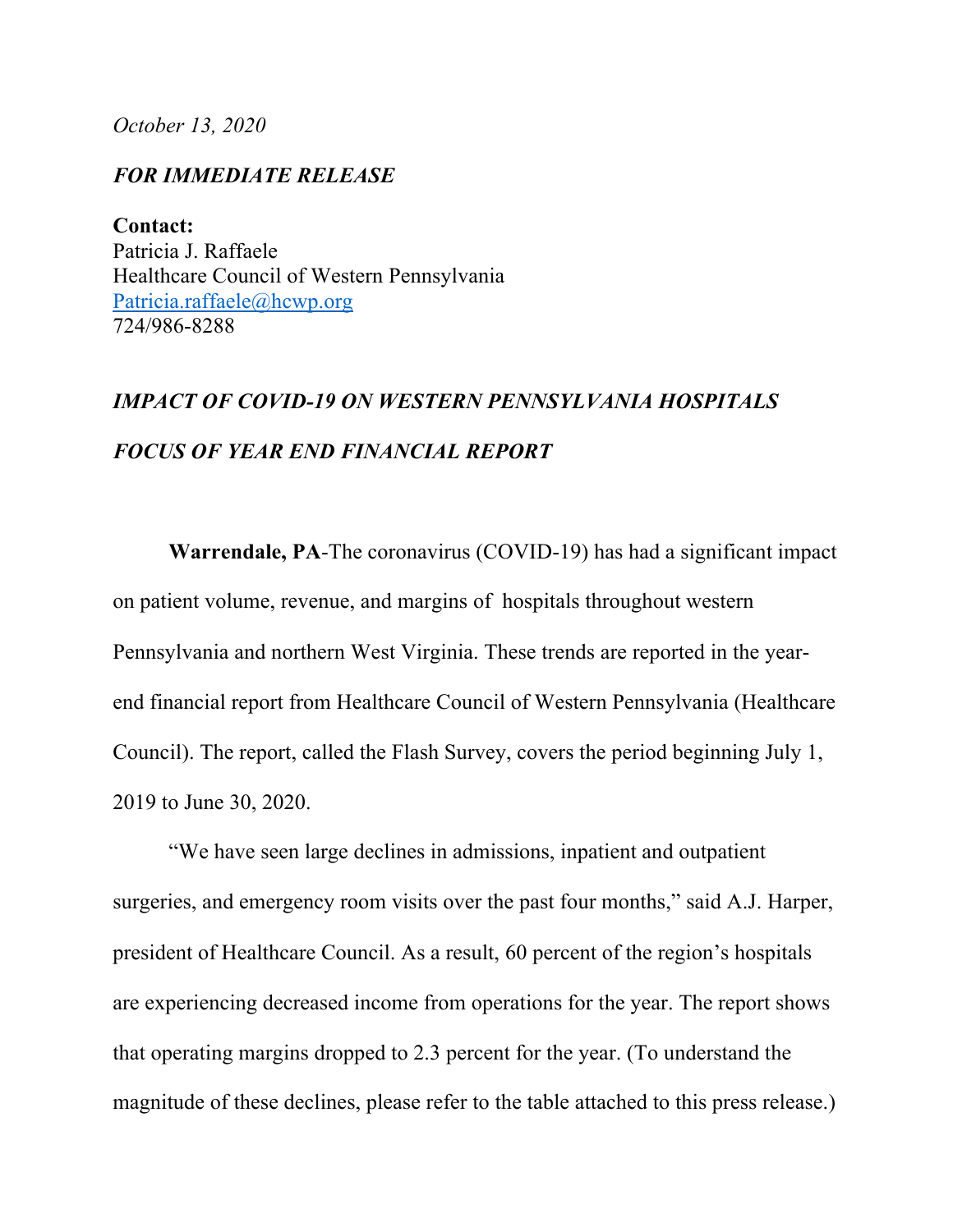"Even more concerning is that operating margins are most likely lower than actually reported," Harper added. "The operating margins are substantially buoyed by federal emergency funding such as the CARES Act. Without these funds, hospital operating margins likely would have been negative." In addition, hospitals are assessing the possibility of repayment of some of these funds, and the expected repayment of specific payments hospitals received through Medicare (Medicare Accelerated payments) to fund operations.

In a year-to-year comparison, the Flash Survey indicates that the trend of declining operating margins continues. Thirty hospitals reported a loss from operations in 2020.

This loss of volume led to the decline in operating margins, explained Denis Lukes, chief financial officer of Healthcare Council. For example, almost all the region's hospitals, 59 hospitals, or 98 percent, have seen a decline in emergency room registrations for the year. In comparison, only 38 hospitals, or 58 percent, have seen a decline in emergency room registrations through March 31, 2020.

Similarly, 54 hospitals, or 90 percent, have seen a decline in combined inpatient and outpatient surgeries through June 30, 2020, compared to only 41 hospitals, or 68 percent, through March 31, 2020.